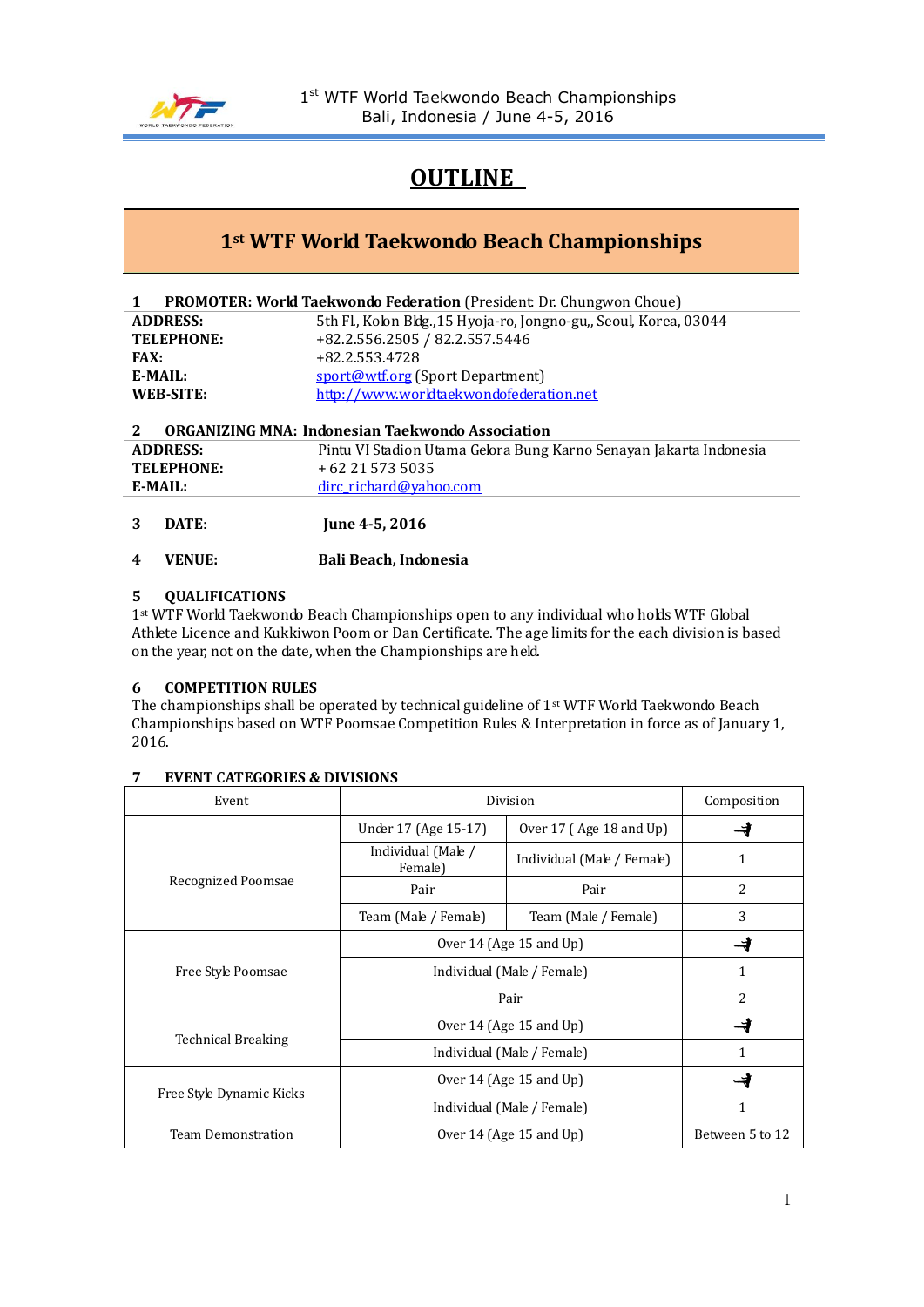

#### **8 METHODS OF COMPETITION**

| Event                     | Method                               |  |
|---------------------------|--------------------------------------|--|
| Recognized Poomsae        | Single Elimination Tournament System |  |
| Free Style Poomsae        | Single Elimination Tournament System |  |
| <b>Technical Breaking</b> | Cut Off System (Single Final Round)  |  |
| Free Style Dynamic Kicks  | Single Elimination Tournament System |  |
| Team Demonstration        | Cut Off System (Single Final Round)  |  |

\*Competition method may be modified according to the numbers of participants in respective event.

#### **9 FIELD OF PLAY (FOP)**

- 9.1 Size: 12m x 12m
- 9.2 Competition will be on sand otherwise technical guideline shall define specific setting.
- 9.3 Jumping boards will be installed for the technical breaking.

#### **10 UNIFORM**

| Male Athletes                   | <b>Female Athletes</b>                     |  |
|---------------------------------|--------------------------------------------|--|
| Top: Sleeveless, Bottom: Shorts | Top: Tank Top or Sleeveless Bottom: Shorts |  |

\* Wearing long sleeves, tights and a hijab for religious reasons is allowed.

\*\* Wearing sport sunglasses is allowed.

\*\*\* Detailed specification of uniform will be announced shortly with technical guideline.

| Event                     | <b>Competition System</b>                        |  |
|---------------------------|--------------------------------------------------|--|
| Recognized Poomsae        | As classified in WTF Poomsae Competition Rules & |  |
|                           | Interpretation                                   |  |
| Free Style Poomsae        | As classified in WTF Poomsae Competition Rules & |  |
|                           | Interpretation                                   |  |
|                           | 1. Jump multiple breaking                        |  |
|                           | 2. Horizontal spinning kick breaking             |  |
| <b>Technical Breaking</b> | 3. High jump breaking with jumping board or      |  |
|                           | supporters (max. 2 breaks)                       |  |
|                           | 4. Free composition breaking (max. 10 breaks)    |  |
|                           | * Each part should be performed in a minute      |  |
| Free Style Dynamic Kicks  | As classified in technical guideline             |  |
| <b>Team Demonstration</b> | As classified in technical guideline             |  |

#### **11 COMPETITION SYSTEM**

#### **12 REGISTRATION**

- 12.1All Athletes must FIRST be registered with a **WTF Global Athlete Licence (GAL).** More information on how to obtain GAL, please contact Mr. Kabir Kar at **gmsadmin@wtf.org**
- 12.2 **WTF Online Registration**  Entry will only be accepted through the WTF online registration system and registration is only possible with a valid WTF Global Licence (GAL). The link of the website will be notified in due time.
- 12.3 Closing dates for online entries registration are 11:59 pm on **April 24th** local time Lausanne, Switzerland.
- 12.4 ENTRY FEES: The OC shall collect the entry fees USD \$50 from the each participating athlete. The participating athlete shall pay an entry fee to the Organizing Committee by cash in USD\$ only, at the accreditation center in Bali, Indonesia prior to the start of the Championships. Athletes shall not be allowed to compete without successful payment of entry fee to the Organizing Committee.

#### **13 AWARD & CERTIFCATION-**

1st place: Gold medal(s) and certificate $(s)$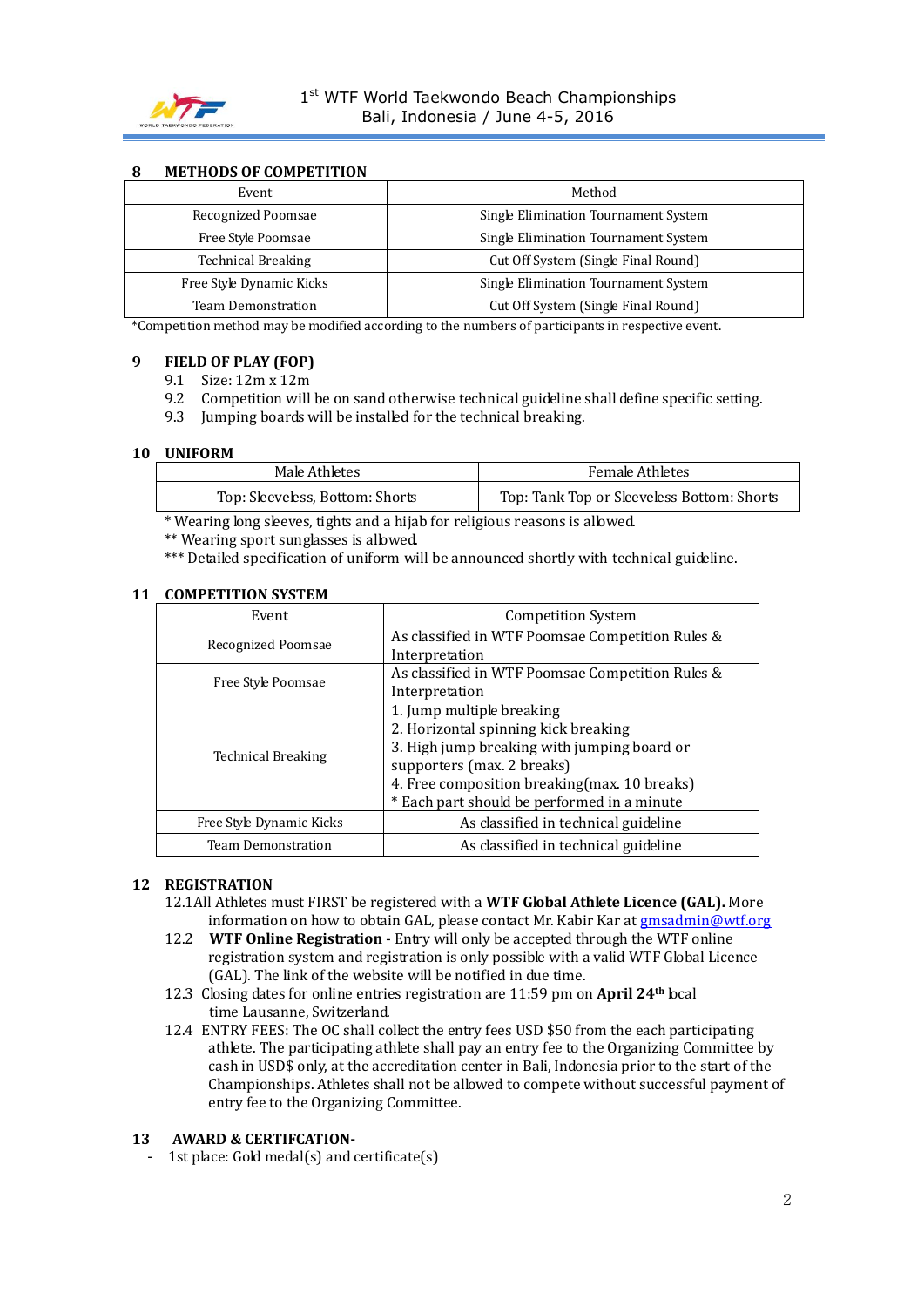

- 2nd place: Silver medal(s) and certificate(s)
- 3rd place and 4th place: Bronze medal(s) and certificate(s)

#### **14 ANTI-DOPING**

- 14.1The WTF Anti-Doping Rules, and where necessary the Code of the World Anti-Doping Agency, shall apply throughout the competitions.
- 14.2Compulsory anti-doping tests will be carried out for all gold medalists.
- 14.3Any contestant who requires TUE is required to submit the TUE Application Form to the WTF anti-doping coordinator Mr. Marco IENNA via [marcoienna@wtf.org](mailto:marcoienna@wtf.org) at least 30 days before the start of the championships.

#### **15 CONDITIONS FOR PARTICIPATING TEAMS**

Round trip airfare and accommodation charges of room and board shall be borne by the participants.

#### **16 INTERNATIONAL REFEREES**

- The WTF will appoint twenty (20) International Referees. The following conditions shall apply. 16.1International Referees are required to pay for their own round-trip airfares.
	- 16.2The Organizing Committee shall pay the expenses for four (4) nights' stay of room and board. Check-in: June 1 / Check-out: June 6
	- 16.3The Organizing Committee shall pay a per diem of US\$100 to the selected International Referees for competition period (total two days; US\$300 per referee).

### **17 TECHNICAL DELEGATE AND COMPETITION SUPERVISORY BOARD**

The WTF will appoint the Technical Delegate and the members of the Competition Supervisory Board who shall oversee the Championships. The following conditions shall apply.

- 17.1The Organizing Committee shall pay for the expenses of room and board for the Technical Delegate and CSB members for four (4) nights' stay of room and board. Check-in: June 1 / Check-out: June 6
- 17.2The Organizing Committee shall pay a per diem of US\$100 to the Technical Delegate and the members of the Competition Supervisory Board for competition period (total two days; US\$300per person)

#### **18 HEAD OF TEAM MEETING & DRAWING OF LOTS SESSION**

18.1The head of team meeting and the drawing of lots session shall be conducted one (1) day prior to the start of the championships that is June 4th, 2016, in the presence of the WTF officials and the representatives of the participating teams.

18.2The method of draw shall be decided by the Technical Delegate.

#### **19 INDEMNITIES**

- 19.1All officials and participants are covered with effective travel & medical insurance coverage. 19.2Participants without proper insurance coverage will not be allowed to compete at the
	- championships.
- 19.3The Organizing Committee will acquire general Public Liability event insurance.

#### **20 ACCOMMODATION**

The participating teams are required to submit the hotel reservation to Organizing Committee by no later than May 20, 2016. The list of official hotels and hotel reservation forms will be provided shortly.

#### **21 VISA INFORMATION**

The Organising Committee can provide recommendation letters for visa applications. However, participants are required to check the Indonesia entry in their own countries and submit requests for recommendation letters to the organising committee.

The Organising Committee cannot guarantee entry into the Indonesia and can only offer assistance. It is the responsibility of each participant to apply for and secure the correct entry visa.